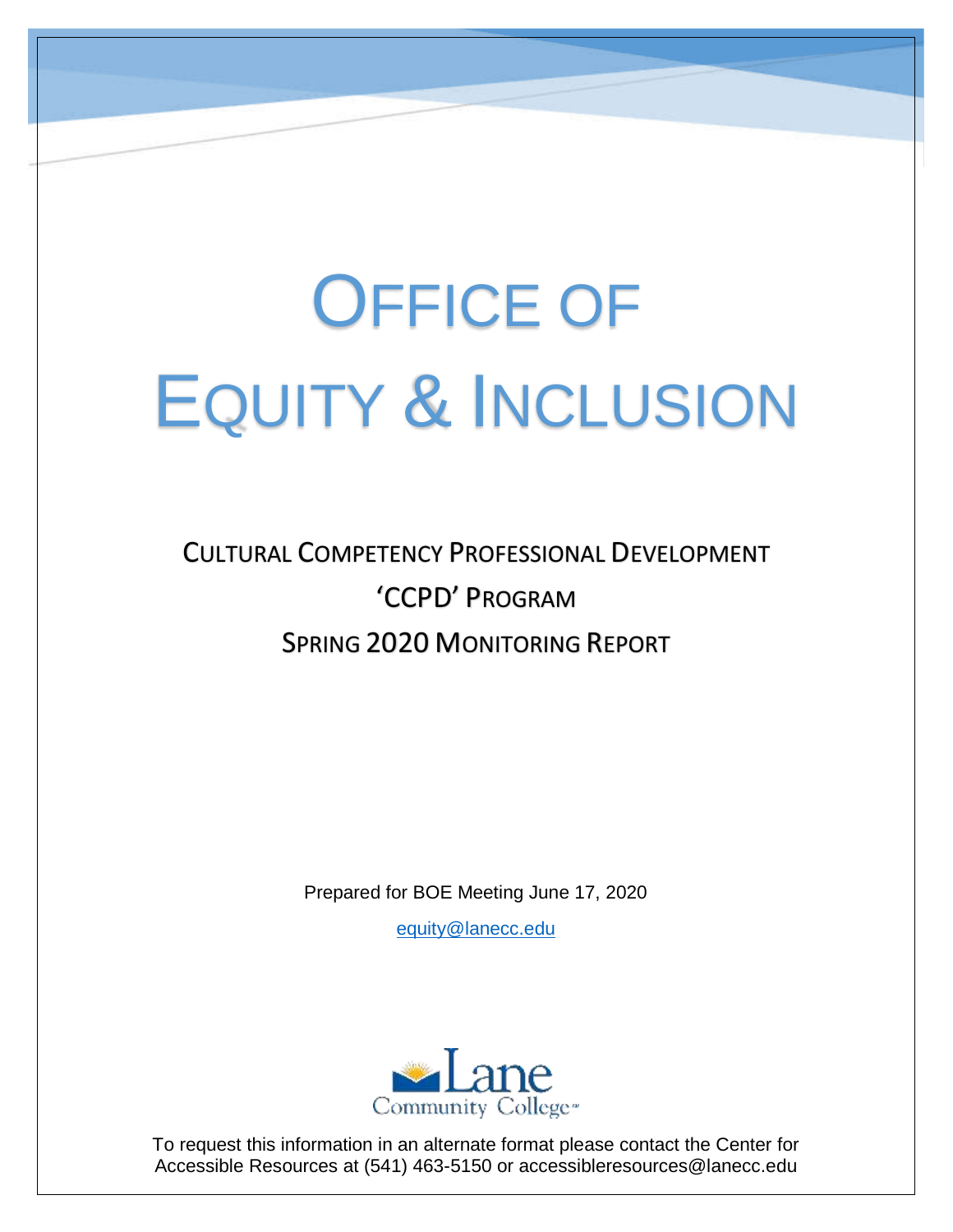# **Overview**

#### **Strategic Direction**

#### **Access, Equity, and Inclusion through a Social Justice Framework**

Implementing a Social Justice Framework will create an Equity Lens (ensuring that issues of privilege, oppression, discrimination are recognized, understood, and addressed), which provides structures, systems and support for:

- Advancing individual and collective growth in cultural fluency, agility and competency across the institution
- Bringing stakeholder groups together to identify and remedy barriers to social justice at Lane
- Improving recruitment and retention of diverse students and staff
- Increasing the range, scope and depth of curriculum available to students focused on issues of diversity, equity and inclusion
- Demonstrating leadership in social justice to the communities we serve

### **CCPD Implementation Team**

A Cultural Competency Professional Development (CCPD) team formed shortly after the adoption of BP520, under the direction of the Chief Diversity Officer at the time. This team was comprised of members representing all stakeholder groups: faculty, classified staff, and management. We developed a work plan, focusing on researching best practices, recruiting and consulting with employee content experts, and outreach to local and national experts in the area of employee diversity training and development. The original team disbanded in 2018. Due to the obligations of our mandate, a new CCPD oversight advisory group formed in December 2019.

#### **CCPD Program Overview**

The primary avenues for professional development have delivered free-standing workshop deliveries, fall in-service and spring conference plenary and workshop presentations, and new employee on-boarding. Our goal is for all employees to have a baseline of 12 hours (or 4 hours per year) of CCPD participation by December 2020.

#### **Tracking Data**

This report includes the board policy, the state mandate, our list of topics, and an attendance table tracking activities delivered through April 2020.

- $\checkmark$  Table 1 Participation by Employee Type
- $\checkmark$  Table 2 Participation Status
- $\checkmark$  Table 3 CCPD Offerings by Title and Date
- $\checkmark$  Table 4 Safe Colleges Import Info

#### **Next Steps**

The Office of Equity and Inclusion is tracking CCPD trainings at this time. We are continuing to work with Human Resources, the President's Office, and IT to develop systems and structures to evaluate & assess the effectiveness of the CCPD program. With the COVID pandemic, we expanded use of the use of Safe Colleges online training platform, counting up to 599 minutes (or ~10 hours) of material at no additional cost.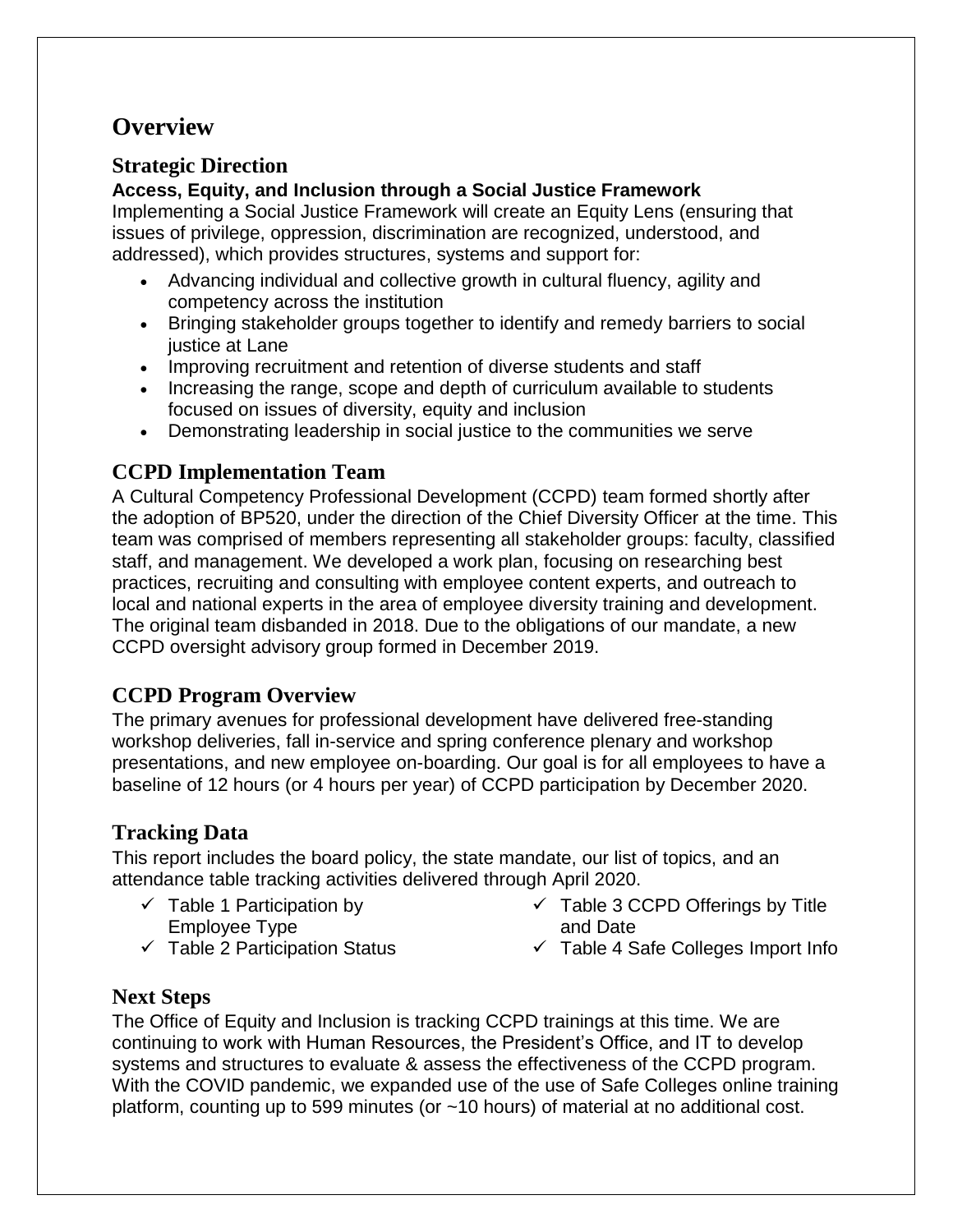# **Cultural Competency Professional Development Mandates**

#### **Board Policy: BP520 Policy Title: CULTURAL COMPETENCY AND DIVERSITY AWARENESS**

Lane's core values of respect for diversity, and for a safe, respectful and inclusive working and learning environment, require cultural competence/diversity awareness among its employees.

An inclusive culture is one that cultivates respect, equity and positive recognition of cultural differences among all members of the community. It requires that the social and institutional responses to cultural differences encourage and promote positive learning and working experiences.

To build individual and collective capacity for diversity awareness/cultural competence, the president is directed to ensure the implementation of a program of professional development that requires all employees to participate in appropriate education and training, in compliance with [ORS 350.375.](https://www.oregonlaws.org/ors/350.375) The president shall assure the development of an evaluation system to assess the effectiveness of the program and submit a monitoring report tracking participation annually to the board and provide updates on program participation.

Adopted: February 5, 2014 Revised: May 16, 2019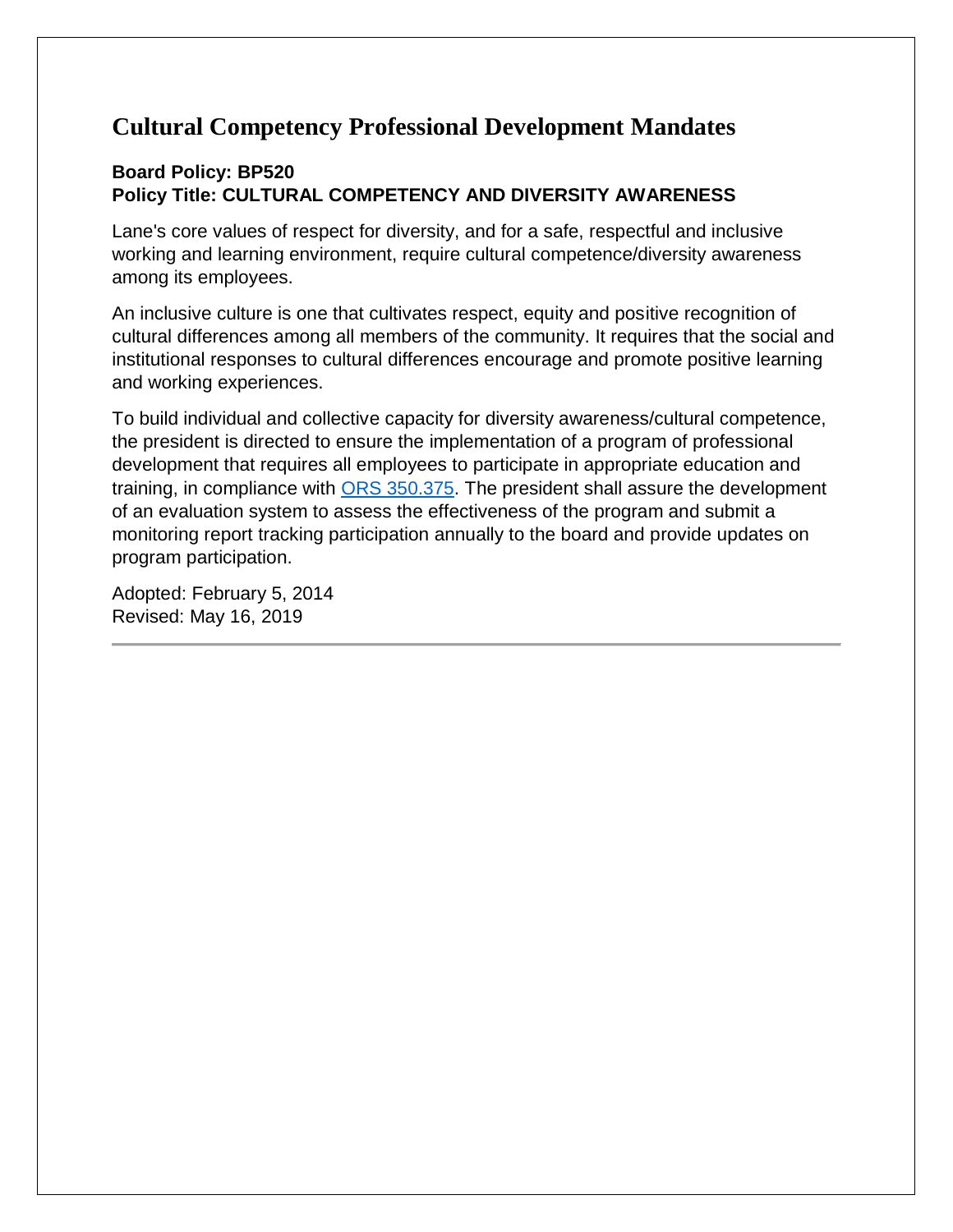#### **Oregon House Bill 2864 – Oregon Revised Statute (ORS 350.375)**

**(1)** As used in this section:

**(a)** "Board" means:

**(A)** For a public university listed in ORS **352.002 [\(Public universities\)](https://www.oregonlaws.org/ors/352.002)**, the governing board of the university; **or**

**(B)** For a community college, the board of education of a community college district.

**(b)** "Community college district" has the meaning given that term in ORS **341.005 [\(Definitions for chapter\)](https://www.oregonlaws.org/ors/341.005)**.

**(c)** "Cultural competency" means an understanding of how institutions and individuals can respond respectfully and effectively to people from all cultures, economic statuses, language backgrounds, races, ethnic backgrounds, disabilities, religions, genders, gender identifications, sexual orientations, veteran statuses and other characteristics in a manner that recognizes, affirms and values the worth, and preserves the dignity, of individuals, families and communities.

**(d)** "Governing board" has the meaning given that term in ORS **352.029 [\(Definitions for ORS 352.025 to 352.146 and 352.388 to](https://www.oregonlaws.org/ors/352.029)  [352.415\)](https://www.oregonlaws.org/ors/352.029)**.

**(e)** "Public institution of higher education" has the meaning given that term in ORS **350.350 [\("Public institution of higher education" defined for ORS](https://www.oregonlaws.org/ors/350.350)  [350.355 and 350.360\)](https://www.oregonlaws.org/ors/350.350)**.

**(2)** Each public institution of higher education shall establish a process for recommending, and providing oversight for the implementation of, cultural competency standards for the public institution of higher education and the institution's employees. The process established under this subsection must:

**(a)** Include a broad range of institutional perspectives;

**(b)** Give equal weight to the perspectives of administrators, faculty members, staff and students;

**(c)** Require that the institution provide continuing training and development opportunities that foster the ability of the institution's faculty, staff and administration to meet cultural competency standards;

**(d)** Propose institution-wide goals that seek to improve the cultural inclusion climate for students, faculty, staff and administration from diverse backgrounds;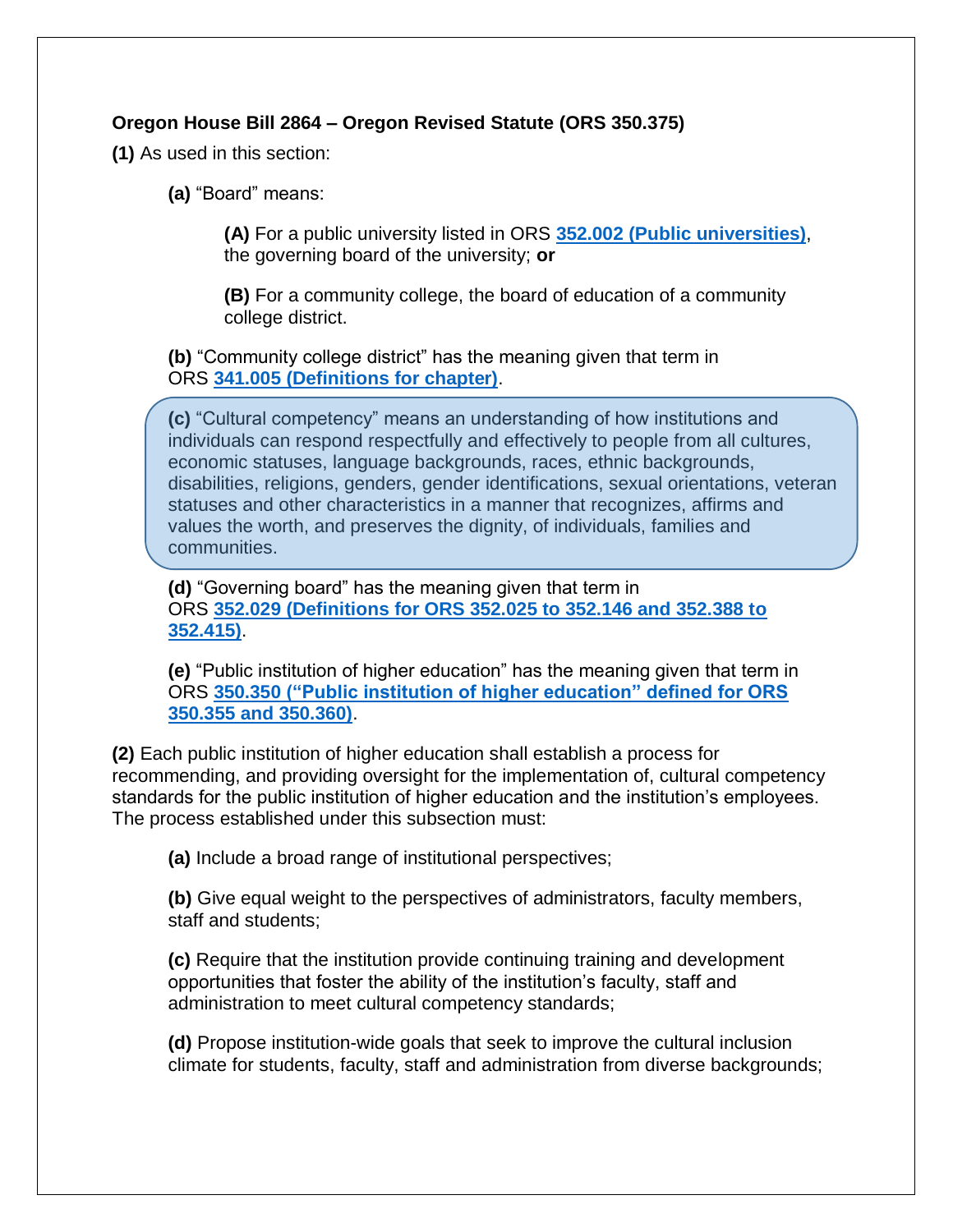**(e)** Require preparation of a biennial report that is presented to the appropriate board regarding the institution's progress toward achieving the goals set forth in this subsection;

**(f)** Recommend mechanisms for assessing how well the institution meets cultural competency standards; **and**

**(g)** Ensure that the institution clearly communicates to new faculty, staff and administrators the institution's commitment to including meeting cultural competency standards in professional development. [2017 c.397 §1]

Note: Section 2, chapter 397, Oregon Laws 2017, provides: Sec. 2.

**(1)** As used in this section:

**(a)** "Cultural competency" has the meaning given that term in section 1 of this 2017 Act [**350.375 [\(Cultural competency requirements at public universities](https://www.oregonlaws.org/ors/350.375)  [and community colleges\)](https://www.oregonlaws.org/ors/350.375)**]; **and**

**(b)** "Public institution of higher education" has the meaning given that term in section 1 of this 2017 Act.

**(2)** Each public institution of higher education shall:

**(a)** Not later than December 31, 2019, establish a committee or other entity, or establish a process, that complies with the requirements set forth in section 1 (2)(a) and (b) of this 2017 Act and that will enable the public institution of higher education to recommend, and provide oversight for the implementation of, cultural competency standards for the public institution of higher education and the institution's employees; **and**

**(b)** Not later than December 31, 2020, be in compliance with all of the requirements set forth in section 1 of this 2017 Act. [2017 c.397 §2]

<sup>1</sup> Legislative Counsel Committee, *CHAPTER 350—Statewide Coordination of Higher Education*, **[https://www.oregonlegislature.gov/bills\\_laws/ors/ors350.html](https://www.oregonlegislature.gov/bills_laws/ors/ors350.html)** (2019) (last accessed May 16, 2020).

<sup>2</sup> OregonLaws.org contains the contents of Volume 21 of the ORS, inserted alongside the pertinent statutes. See the **[preface to the ORS Annotations](https://www.oregonlegislature.gov/bills_laws/Pages/Annos_Pref.aspx)** for more information.

<sup>3</sup> OregonLaws.org assembles these lists by analyzing references between Sections. Each listed item refers back to the current Section in its own text. The result reveals relationships in the code that may not have otherwise been apparent.

**[Currency Information](https://www.oregonlaws.org/ors/2020/about)**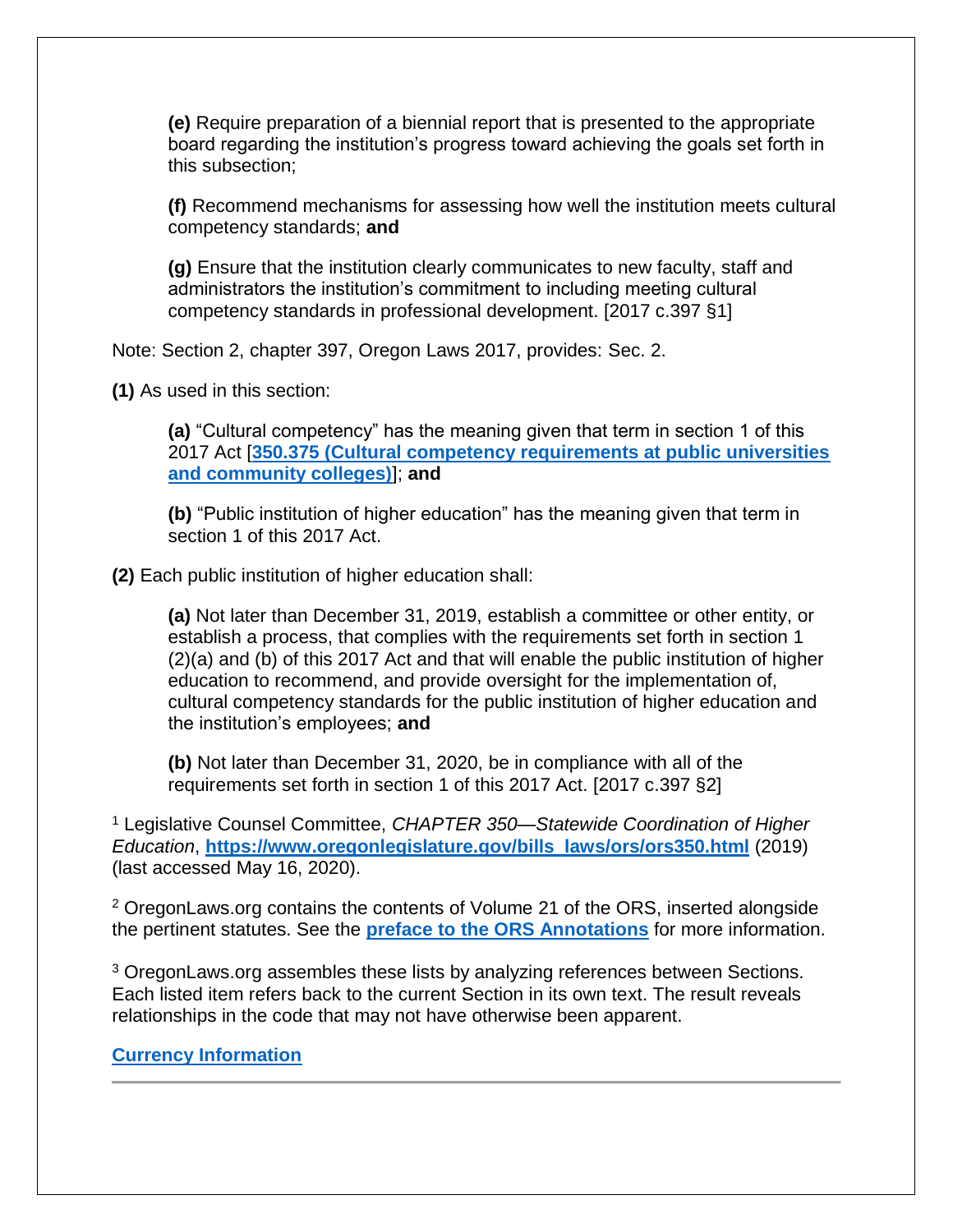## **Cultural Competency Professional Development Monitoring Report**

#### **Current Topic Focus Areas Include:**

- $\Box$  Race, Ethnicity, Culture and Language
- $\Box$  Religion and Spirituality
- □ Socio-Economic Background and Social Class
- $\Box$  Accessibility, Age, Ability, and Mental Health ('A3M')
- □ Veterans and Military Status
- $\Box$  Understanding of Social Justice
- $\Box$  Understanding of the Dynamics Related to Power, Privilege, and Oppression
- Gender Spectrum, Sexual Orientation, Sexism, Heterosexism
- $\Box$  Intersectionality
- □ Prison Industrial Complex: School-to-Prison Pipeline
- $\Box$  Implicit Bias
- □ Sexual Assault (Awareness, Prevention, Survivor Support)

#### **Tracking and Monitoring Detail**

The Office of Equity and Inclusion has tracked 5,534.5 total participant attendance hours, from Spring Conference 2016 to present. We have imported 814.08 additional online Safe Colleges module hours (from the last 3 years) into our database to complete this report.

When constrained to current active employees only, we have retained 4,893 total hours of our investment in Cultural Competency Professional Development in 920 employees.

#### *ECLS* **Schedule Current Roster Participants Hours Retained** *C1* Full Time Classified 278 (267) 96.0% 1878.53 *C2,C3* Part Time Classified 120 (102) 85.0% 418.08 *F1* Full Time Faculty 204 (199) 97.5% 1341.98 *F*2-6 Part Time Faculty 248 (191) 77.0% 582.75 *M1* Management 70 (64) 91.4% 672.12 *Totals* **920 (823) 89.5% 4,893.46**

#### **Participation by Work Group**

*Table 1 Summary by Employee Type, includes retained hours in Safe Colleges modules*

#### **Participation Levels by ECLS Work Group**

| Number of Hours  |     | C2. C3 |     | F2-6 | M1 |
|------------------|-----|--------|-----|------|----|
| $12 +$ Hours     | 45  |        | 23  |      | 18 |
| 6 to 11.9 Hours  | 80  | 100    | 54  | າາ   | າາ |
| 0.1 to 5.9 Hours | 142 |        | 120 | 154  | 24 |
| Zero Hours       |     |        |     |      |    |

*Table 2 Number of hours earned by members of each work group*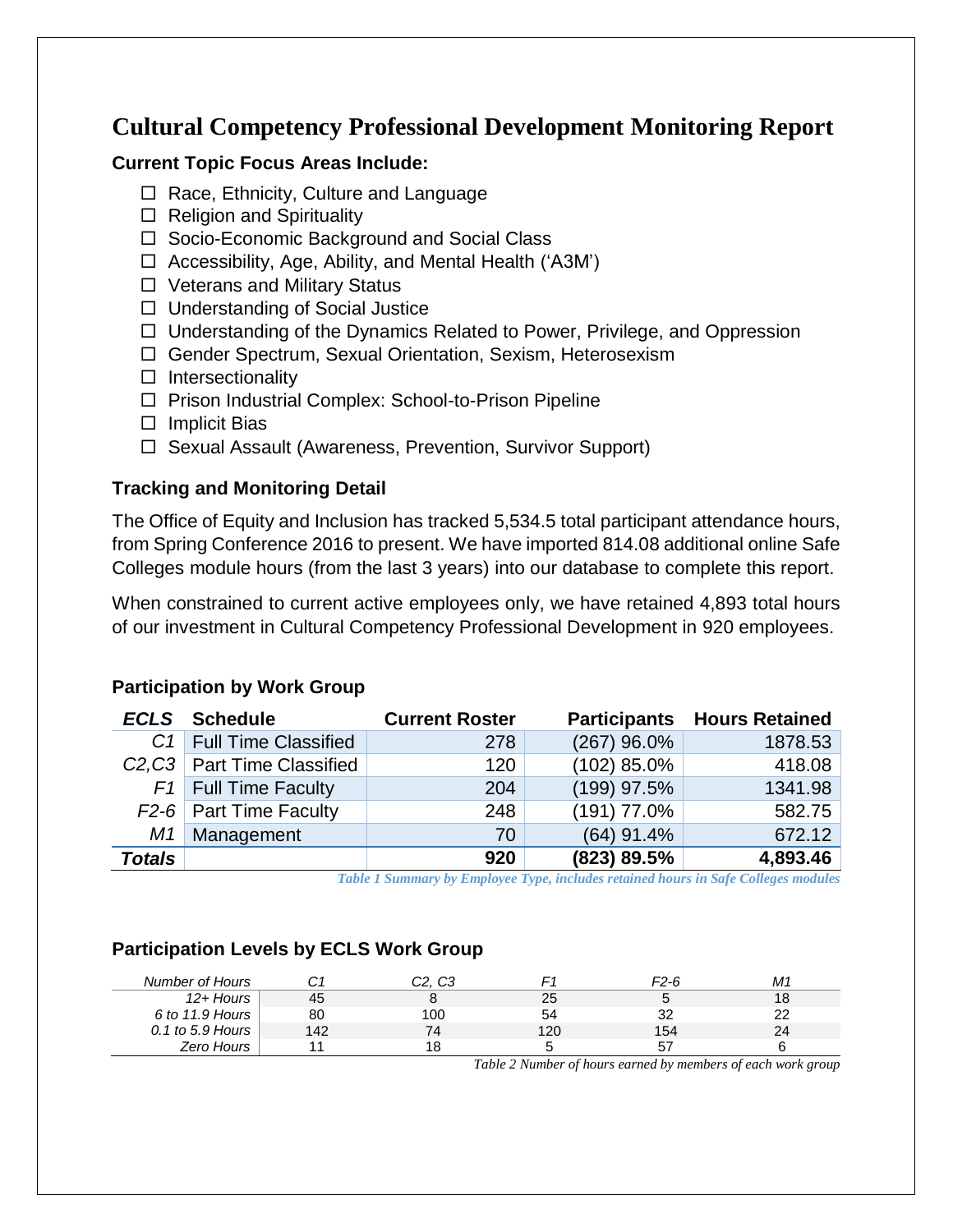# **CCPD Training List**

| Date    | <b>Title</b>                                                                                                  | <b>Classified</b> | Faculty          | <b>Manager</b>   | <b>Duration</b> | <b>Hours</b>   |
|---------|---------------------------------------------------------------------------------------------------------------|-------------------|------------------|------------------|-----------------|----------------|
| 5/6/16  | Morning Plenary Keynote Spring Conference                                                                     | 177               | 184              | 48               | 2.00            | 818            |
| 5/6/16  | Age, Ability, Accessibility, Mental Health (A3M)<br>Engaging the Spectrum, Complexifying our Understanding of | 44                | 31               | 2                | 1.50            | 116            |
| 5/6/16  | Gender                                                                                                        | 11                | 17               | 5                | 1.50            | 50             |
| 5/6/16  | Homelessness and the State of the Unhoused                                                                    | 40                | 38               | 10               | 1.50            | 132            |
| 5/6/16  | Making the Connection: Sexism, Heterosexism, & Sexual<br>Orientation                                          | $\overline{4}$    | 11               | 3                | 1.50            | 27             |
| 5/6/16  | Men in Transition: Student-led Panel                                                                          | 12                | 12               | 8                | 1.50            | 48             |
| 5/6/16  | Chalk to Handcuffs: Examining the School to Prison Pipeline                                                   | 24                | 13               | 5                | 1.50            | 63             |
| 5/6/16  | Welcoming People of all Faith Traditions                                                                      | 13                | 17               | $\overline{4}$   | 1.50            | 51             |
| 5/6/16  | Social Class in Context                                                                                       | 13                | 13               | 6                | 1.50            | 48             |
| 2016    | Chalk to Handcuffs II: Examining the School to Prison Pipeline                                                | 16                | 20               | 3                | 1.50            | 59             |
| 5/5/17  | Promote Gender Equity in Classrooms/Areas                                                                     | $\mathfrak{2}$    | $\overline{c}$   | 2                | 1.50            | 9              |
| 5/5/17  | Student Veteran Panel on PTSD                                                                                 | 14                | 32               | 8                | 1.50            | 81             |
| 6/1/17  | Social Class in Context                                                                                       | $\mathbf{1}$      | $\mathbf{1}$     | $\mathbf{1}$     | 2.00            | 6              |
| 6/2/17  | School-to-Prison Pipeline (in-depth)                                                                          | 4                 | $\overline{0}$   | $\mathbf{0}$     | 4.00            | 16             |
| 8/8/17  | Race, Ethnicity, Nationality, Culture and Language                                                            | 6                 | $\boldsymbol{0}$ | $\overline{4}$   | 2.00            | 20             |
| 8/9/17  | Intersectionality                                                                                             | 4                 | $\mathbf{1}$     | 3                | 2.00            | 16             |
| 8/10/17 | Age, Ability, Accessibility, Mental Health (A3M)                                                              | 6                 | $\boldsymbol{0}$ | 3                | 2.00            | 18             |
| 9/21/17 | <b>Building Equity Together</b>                                                                               | 6                 | 15               | $\overline{c}$   | 1.00            | 23             |
| 9/21/17 | Disability Issues: When You Don't Know What to DoDo This                                                      | $\overline{4}$    | 8                | $\mathbf{0}$     | 1.00            | 12             |
| 9/21/17 | Disability Issues: Consideration for Modification                                                             | 3                 | 6                | $\mathbf{0}$     | 1.00            | 9              |
| 9/21/17 | New Language, New Life: English as a Second Language at Lane                                                  | $\overline{c}$    | 5                | $\mathbf{0}$     | 1.00            | $\overline{7}$ |
| 9/21/17 | Project 22                                                                                                    | 24                | 10               | $\overline{c}$   | 2.00            | 72             |
| 9/21/17 | The World Studies at Lane!                                                                                    | 5                 | $\tau$           | $\mathbf{1}$     | 1.00            | 13             |
| 9/21/17 | Undocumented Students: Update on DACA                                                                         | 4                 | 7                | 3                | 1.00            | 14             |
| 9/21/17 | What is an Equity Lens                                                                                        | 14                | 9                | 9                | 1.00            | 32             |
| 9/21/17 | Who are Lane's ESL students?                                                                                  | 3                 | 12               | 1                | 1.00            | 16             |
| 9/22/17 | Dynamics of Sexual Violence and How to Support Survivors                                                      | $\mathfrak{2}$    | 5                | $\mathbf{0}$     | 3.00            | 21             |
| 9/22/17 | Student Veterans Panel (follow up to Project 22 screening)                                                    | 1                 | 5                | $\boldsymbol{0}$ | 3.00            | 18             |
| 3/7/18  | Exploring Implicit Bias & Opportunities to more fully serve                                                   | 5                 | $\overline{0}$   | 2                | 2.00            | 14             |
| 4/5/18  | A Conversation with Margaret Witt                                                                             | 5                 | 6                | 3                | 1.00            | 14             |
| 2018    | Respectful Work Environment                                                                                   | 56                | 30               | 9                | 2.00            | 190            |
| 2019    | Respectful Work Environment                                                                                   | $\boldsymbol{0}$  | 6                | 1                | 2.00            | 14             |
| 9/20/18 | Disabilities 101                                                                                              | $\mathbf{1}$      | $\overline{4}$   | $\mathbf{0}$     | 1.00            | 5              |
| 9/20/18 | Disability as an Act of Campus Diversity                                                                      | 3                 | 11               | $\mathbf{0}$     | 2.00            | 28             |
| 9/20/18 | From Whose Story? Storytelling for Social Justice                                                             | 9                 | 11               | $\mathbf{1}$     | 1.00            | 21             |
| 9/20/18 | Gatherings: How We Meet and Why It Matters                                                                    | $\overline{4}$    | 5                | $\mathbf{0}$     | 1.00            | 9              |
| 9/20/18 | What Can International Programs Do For You?                                                                   | 3                 | $\overline{4}$   | $\mathbf{1}$     | 1.00            | 8              |
| 1/29/19 | Fruitvale Station Screening & Panel                                                                           | 3                 | 6                | $\mathbf{1}$     | 3.00            | 30             |
| 4/18/19 | Opening Doors: Career & Emp. Services for 1st Gen Immigrants                                                  | 15                | $\overline{c}$   | 5                | 4.50            | 113            |
| 5/22/19 | Pathways to Opportunity: Partners in Community Success                                                        | 16                | 3                | 14               | 5.50            | 182            |
| 5/3/19  | CAR Hosts CAHOOTS: De-escalation, Client-Centered Comms                                                       | 32                | 13               | 5                | 1.50            | 75             |
| 5/3/19  | Common Languages Create Strong Communities                                                                    | 14                | 10               | 3                | 1.50            | 41             |
| 5/3/19  | Latino First-Generation Students Share Their Experiences at LCC                                               | 12                | 9                | 5                | 1.00            | 26             |
| 5/9/19  | Dr. Daverne Belle - Cultural Competency                                                                       | 0                 | 2                | $\boldsymbol{0}$ | 2.00            | 4              |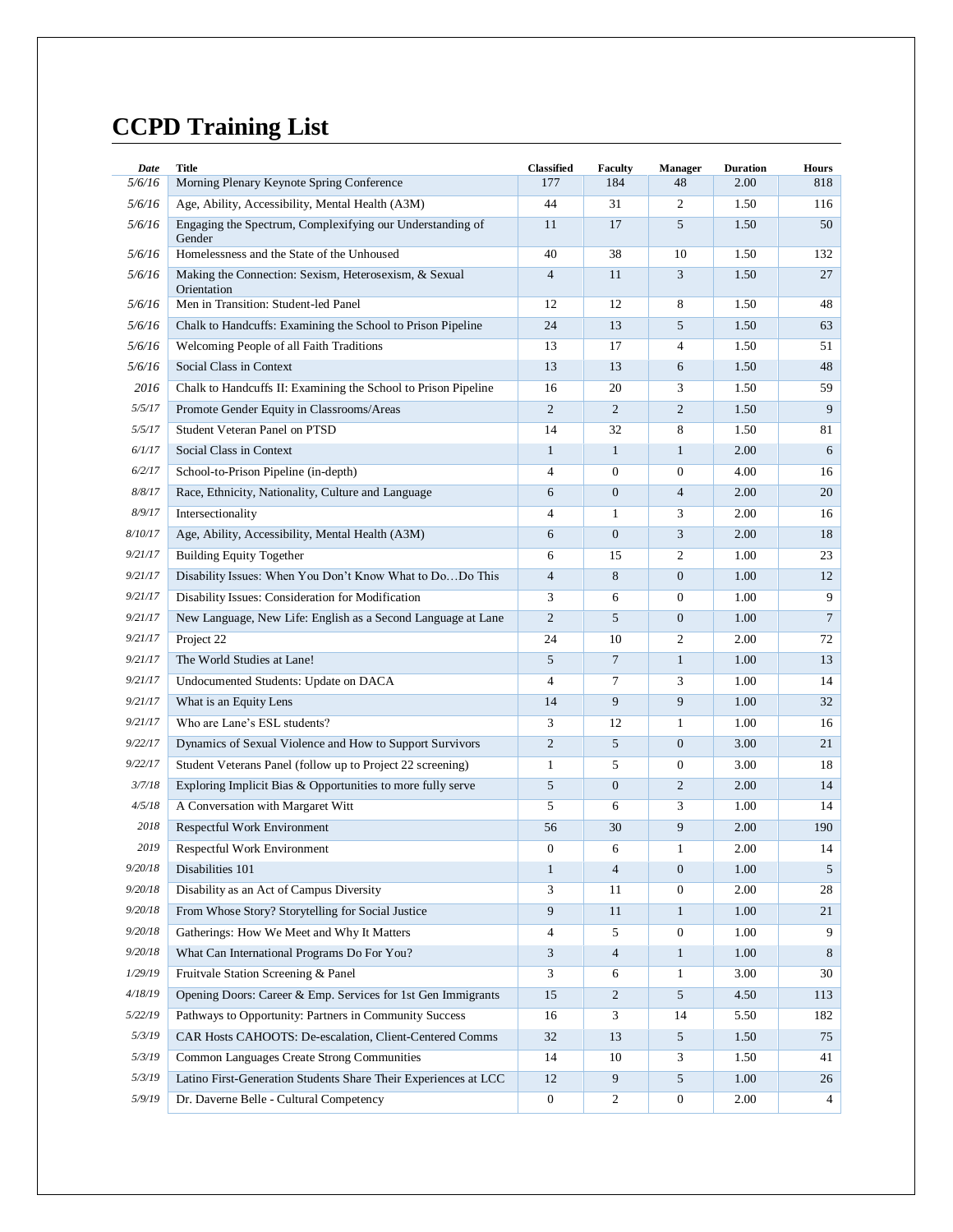| 6/6/19   | Andrea Gibson Slam Poet                                         | 9              | $\overline{2}$ | $\overline{c}$   | 2.00   | 26             |
|----------|-----------------------------------------------------------------|----------------|----------------|------------------|--------|----------------|
| 6/4/19   | Equity Lens Summit 2019                                         | 7              | 5              | 16               | 4.00   | 128            |
| 6/5/19   | Human Resources Equity Lens                                     | 8              | $\overline{0}$ | $\overline{4}$   | 2.00   | 24             |
| 2020     | Respectful Work Environment FY20                                | 5              | $\overline{0}$ | $\mathbf{0}$     | 2.00   | 10             |
| 2020     | Manually added Credit by Attendance forms                       | 14             | 5              | $\overline{4}$   | varies | 258            |
| 9/25/19  | Equity Lens Implementation Team Retreat                         | 5              | 2              | 4                | 3.50   | 46             |
| 2020     | <b>ELIT</b> Dispatch Participation                              | 51             | 52             | 13               | 1.00   | 131            |
| 6/7/19   | Mental Health First Aid Full Day workshop                       | 14             | 2              | $\mathbf{0}$     | 8.00   | 128            |
| 2020     | Equity Lens Toolkit #2 ELIT Facilitation                        | 3              | 15             | $\overline{0}$   | 1.00   | 18             |
| 9/26/19  | Dr. Carla D. Gary Keynote at Inservice                          | 231            | 224            | 44               | 2.00   | 1004           |
| 9/26/19  | Equity 101 Breakout Session                                     | 18             | 17             | $\overline{4}$   | 1.00   | 40             |
| 9/26/19  | A Different World HBCU Breakout Session                         | 14             | 8              | 2                | 1.50   | 38             |
| 9/26/19  | Mental Health First Aid Breakout Session                        | 12             | 14             | $\mathbf{1}$     | 1.50   | 42             |
| 10/18/19 | Mental Health First Aid Full Day Workshop                       | 9              | 5              | $\overline{0}$   | 8.00   | 120            |
| 10/15/19 | Inclusive Teaching (11th and 15th)                              | $\mathbf{0}$   | 9              | $\boldsymbol{0}$ | 1.00   | 9              |
| 11/14/19 | LatinX Student Success on your Campus                           | $\overline{4}$ | $\overline{0}$ | 2                | 1.50   | 9              |
| 11/14/19 | <b>Inclusive Excellence Panel</b>                               | $\overline{c}$ | 14             | $\mathbf{0}$     | 1.00   | 16             |
| 11/14/19 | Rethinking Thanksgiving                                         | 5              | 2              | 2                | 1.50   | 14             |
| 1/13/20  | <b>Implicit Bias</b>                                            | $\overline{4}$ | $\mathbf{1}$   | $\mathbf{0}$     | 2.00   | 12             |
| 1/13/20  | Gender Issues in the Workplace                                  | $\overline{0}$ | $\overline{0}$ | $\boldsymbol{0}$ | 2.00   | $\overline{4}$ |
| 1/15/20  | Where do we go from here, Community or Chaos (MLK keynote)      | 11             | 6              | $\overline{4}$   | 1.50   | 47             |
| 1/16/20  | Identity: What Does it Mean                                     | 2              | $\mathbf{1}$   | $\boldsymbol{0}$ | 1.50   | 5              |
| 1/24/20  | <b>Intercultural Communication</b>                              | $\,8\,$        | $\overline{4}$ | $\mathbf{1}$     | 2.00   | 28             |
| 1/29/20  | <b>Implicit Bias</b>                                            | 7              | 3              | $\boldsymbol{0}$ | 2.00   | 22             |
| 1/29/20  | Gender Issues in the Workplace                                  | 8              | $\overline{c}$ | $\boldsymbol{0}$ | 2.00   | 22             |
| 1/30/20  | Develop Culturally Responsive Campus Leaders                    | 6              | 4              | $\mathbf{1}$     | 2.00   | 22             |
| 1/30/20  | Curriculum and Instruction Disproportionately Impacted Students | $\overline{4}$ | 5              | $\mathbf{0}$     | 2.00   | 24             |
| 1/31/20  | Mental Health First Aid Full Day Workshop                       | 9              | 10             | $\boldsymbol{0}$ | 8.00   | 192            |
| 2/4/20   | Yosso's Cultural Wealth Model                                   | $\mathbf{1}$   | $\overline{4}$ | $\mathbf{1}$     | 2.00   | 12             |
| 2/10/20  | Hidden Curriculum Q & A                                         | 2              | 15             | $\boldsymbol{0}$ | 1.50   | 26             |
| 2/14/20  | Exploring Differences Between Religion And Spirituality         | 6              | $\mathbf{1}$   | $\mathbf{0}$     | 2.00   | 14             |
| 2/21/20  | Hidden Curriculum Brown Bag                                     | $\mathbf{1}$   | 11             | $\boldsymbol{0}$ | 1.50   | 18             |
| 2/21/20  | The Social Construction Of Difference                           | $\overline{2}$ | $\overline{0}$ | 7                | 2.00   | 20             |
| 2/24/20  | <b>Implicit Bias</b>                                            | 3              | 2              | 0                | 2.00   | 16             |
| 2/24/20  | Gender Issues in the Workplace                                  | $\overline{2}$ | $\mathbf{1}$   | $\mathbf{0}$     | 2.00   | 6              |
| 2/26/20  | Veteran Center Speaker                                          | $\mathbf{1}$   | $\mathbf{1}$   | $\mathbf{1}$     | 1.00   | 5              |
| 3/2/20   | <b>CRP Lit Training</b>                                         | $\mathbf{1}$   | $\mathbf{0}$   | $\overline{0}$   | 5.00   | 50             |
| 3/6/20   | What Is Intersectionality                                       | 2              | 2              | $\overline{0}$   | 2.00   | 12             |
| 3/12/20  | <b>Implicit Bias</b>                                            | 3              | $\mathbf{1}$   | $\mathbf{0}$     | 2.00   | 8              |
| 3/12/20  | Gender Issues in the Workplace                                  | $\mathbf{1}$   | $\mathbf{1}$   | $\boldsymbol{0}$ | 2.00   | $\overline{4}$ |
|          | Totals (Guest column removed to save space)                     |                |                |                  | 176.50 | 5,534.5        |

*Table 3 CCPD Training List Totals\* include unlisted GUESTS (250 hours) and hours lost to Separations*